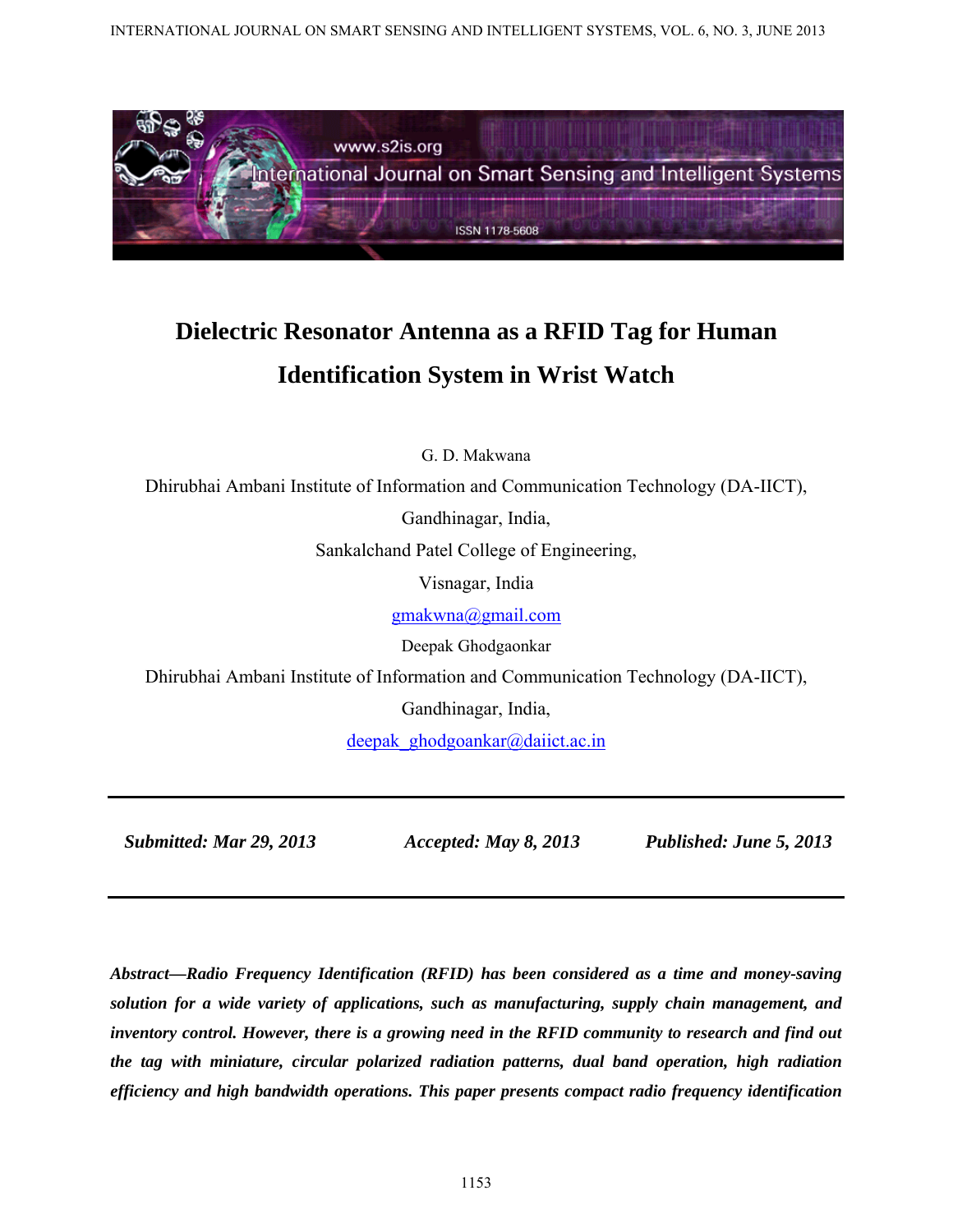*(RFID) tag for human identification system in wrist watch. Dielectric resonator antenna (DRA) with patch is used as an active tag. The proposed antenna is operated on dual frequency bands. Simple microstrip line is used as a feeding mechanism. It is operated at 2.4 GHz and 5.8 GHz frequency band. It has circular polarization radiation patterns. Simulation results are presented on various parametric studies on the RFID tag.* 

**Keywords- Dielectric Resonator Antenna, RFID tag, human identification system**

## I. INTRODUCTION

Radio frequency Identification (RFID) solution is a revolutionary applications of automatic identification and data capture technology that is contactless and does not require line of sight. RFID tags will be embedded in all kinds of consumer products and scanned from several meters away (The distance lies on types of the tag, operation frequency and type of technology), revealing the information about the product and (potentially) its owner. By attaching tags to products, an automated inventory will be easily maintained. Tags also allow customers to pay a reader. Postal services will equip shipped goods with tags for tracking purposes and read-write storage, integrated sensors, or more gates for computation purposes. In a word, RFID system is a common and useful tool in manufacturing, supply chain management, and inventory control [1]. Nowadays, it can be applied into some pretty new applications, like human identification. This application has wide use in military purpose to fight against terrorisms, border movement of troops, and hidden movement of criminals around the nation.

A typical radio frequency identification system is made up of three components: 1) an electronic data carrying device called RFID tag is combined with an antenna. The tag is usually a microchip and contains the item to be identified 2) a reader that communicates with the tag antenna by means of electromagnetic waves 3) a host data processing system embodies the information of the identified item and communicates with other remote data processing systems [2]. The RFID system [2, 3] covers frequency bands of low-band range 100-500 KHz, high frequency 13.56 MHz, ultra high frequency (UHF) 860-960 MHz, and microwave band range 2.4 GHz and 5.8 GHz. The most highlighted applications that utilize the UHF and microwave band. Owing to its long reading range and high reading speed, there has been more and more research into design of microwave RFID tag antenna [4]. Most applications require that the tags to be compact in size,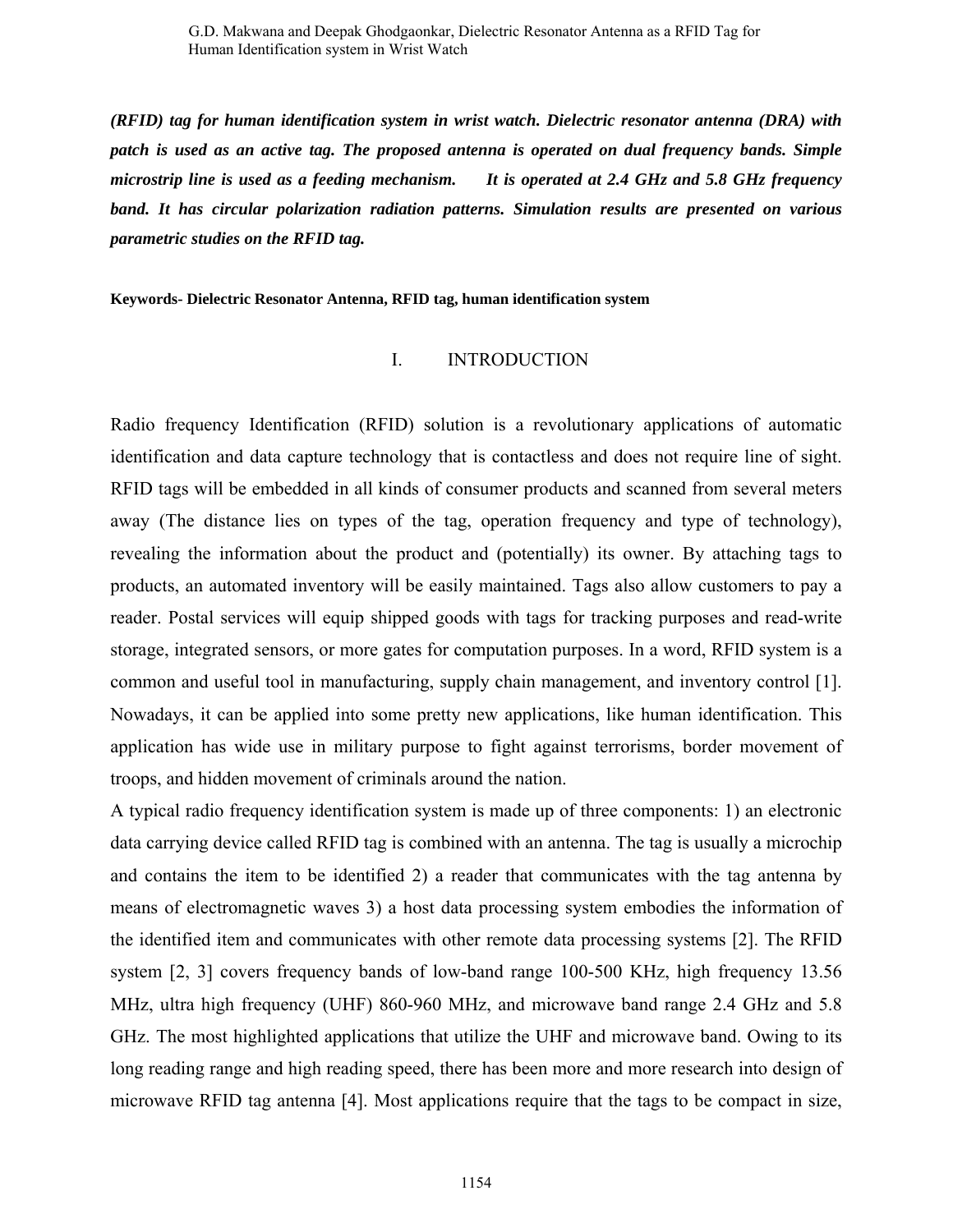low cost, easy fabrication, circular polarization, multiple bands, single feed, single layer, good matching, high directivity, high radiation efficiency, and easy to integrate with microwave circuits.

Various RFID antennas were reported in literature namely folded printed dipole antenna [2], patch antenna [5], two layered patch antenna[6], half-ring folded-slot antenna[7], slot-loaded patch antenna [8], loop antenna, spiral antenna [9], and other modified patch antennas with different feeding mechanism for various characteristics of RFID. There are various issues on printed patch antennas such as wide beam width, narrow bandwidth, surface wave excitation, radiation efficiency and radiation characteristics. Due to these, dielectric resonator antenna proposed for the RFID antenna in this paper. The DRA introduced by Long et al. in 1983 [10], could be used for such application due to higher radiation efficiency, versatility in their shape and feeding mechanism, and wide bandwidth at millimeter-wave frequencies where the conductor losses of metallic patches are considerable. The DRA is a resonant antenna, fabricated from a high-permittivity microwave material mounted on a ground plane and fed by a coaxial probe, aperture coupling, coplanar waveguide, and direct microstrip line. Various geometries of the DRA such as cylindrical, rectangular, hemispherical, spherical, and triangular are possible. The resonant frequency of the DRA is a function of size, shape, and permittivity of material used in DRA [11]. As compared to the other shapes, rectangular DRAs offer more design flexibility since, two of its dimensions can be varied independently for a fixed resonant frequency and known dielectric constant of the material. Also, In RDRA, the mode degeneracy can be avoided by properly choosing the three dimensions of the resonator. RDRA is also easy to fabricate as compared to the other shapes. Looking towards these advantages, rectangular dielectric resonator antenna is more suitable as compared to cylindrical and spherical DRAs for RFID applications.

In this paper, L-shaped dielectric resonator antenna (DRA) with metallic conductor is proposed as a RFID antenna for human identification system with dual mode, circular polarized, compact in size, single layered, single feed, high radiation efficient, and easy to integrate and to fabricate. Simulation is carried by Ansoft HFSS simulation tool. Various characteristics such as return loss characteristics, resonant frequency, impedance bandwidth, and gain of the antenna are studied. Parametric study has been performed by placing the metallic conductor on three side of L-Shaped DRA and length of metallic conductor on arm-length of the antenna. Based on these parametric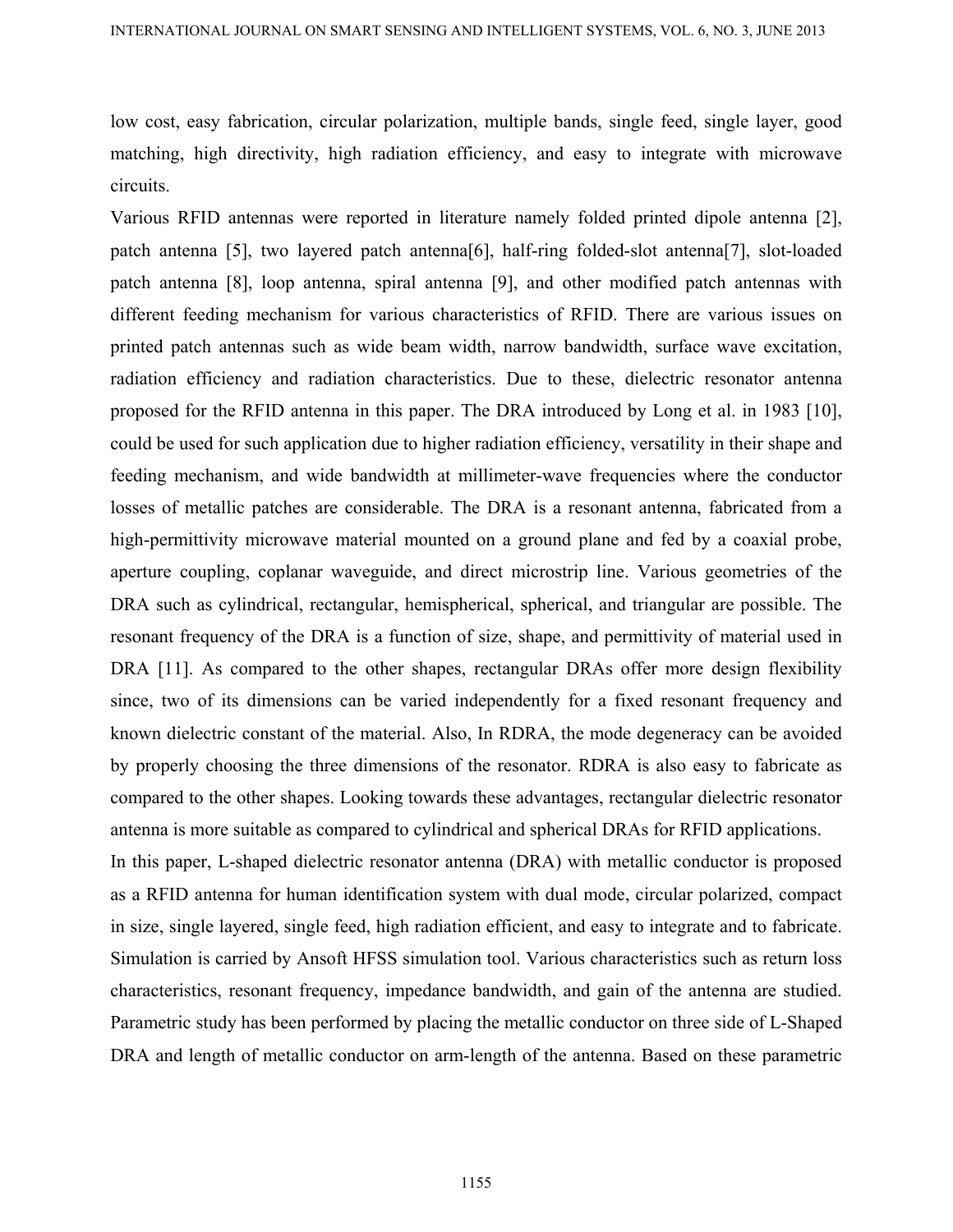G.D. Makwana and Deepak Ghodgaonkar, Dielectric Resonator Antenna as a RFID Tag for Human Identification system in Wrist Watch

studies, effect of the metallic conductor (patch) and length of metallic conductor on resonant frequency and impedance bandwidth has been discussed.

### II. ANTENNA GEOMETRY AND THEORY

#### *A. Geometry of the proposed RFID Antenna*

Figure 1 shows the geometry of the proposed dielectric resonator antenna. L-shaped DRA with metal plate (patch) is placed on one of corner of a wrist watch. A 50  $\Omega$  microstrip line is used, which is printed on top of the grounded substrate with thickness  $h = 0.76$  mm, dielectric constant of 10.2 and loss factor of 0.0017, length  $L_s$  and width  $W_s$ . L-shaped DRA is characterized by arm lengths  $L_1 \& L_2$ , width W, height H, and dielectric constant  $\varepsilon_r$ .



Figure 1 Geometry of the proposed antenna in wrist watch

Compact designed is achieved by placing conducting plate on conventional dielectric resonator antenna with arm lengths  $L_3 \& L_4$  and width W. The wrist watch is made of plastic material with dimension of  $L_s$  x  $W_s$  x (H<sub>1</sub>+h). The field equations of the antenna and initial equations of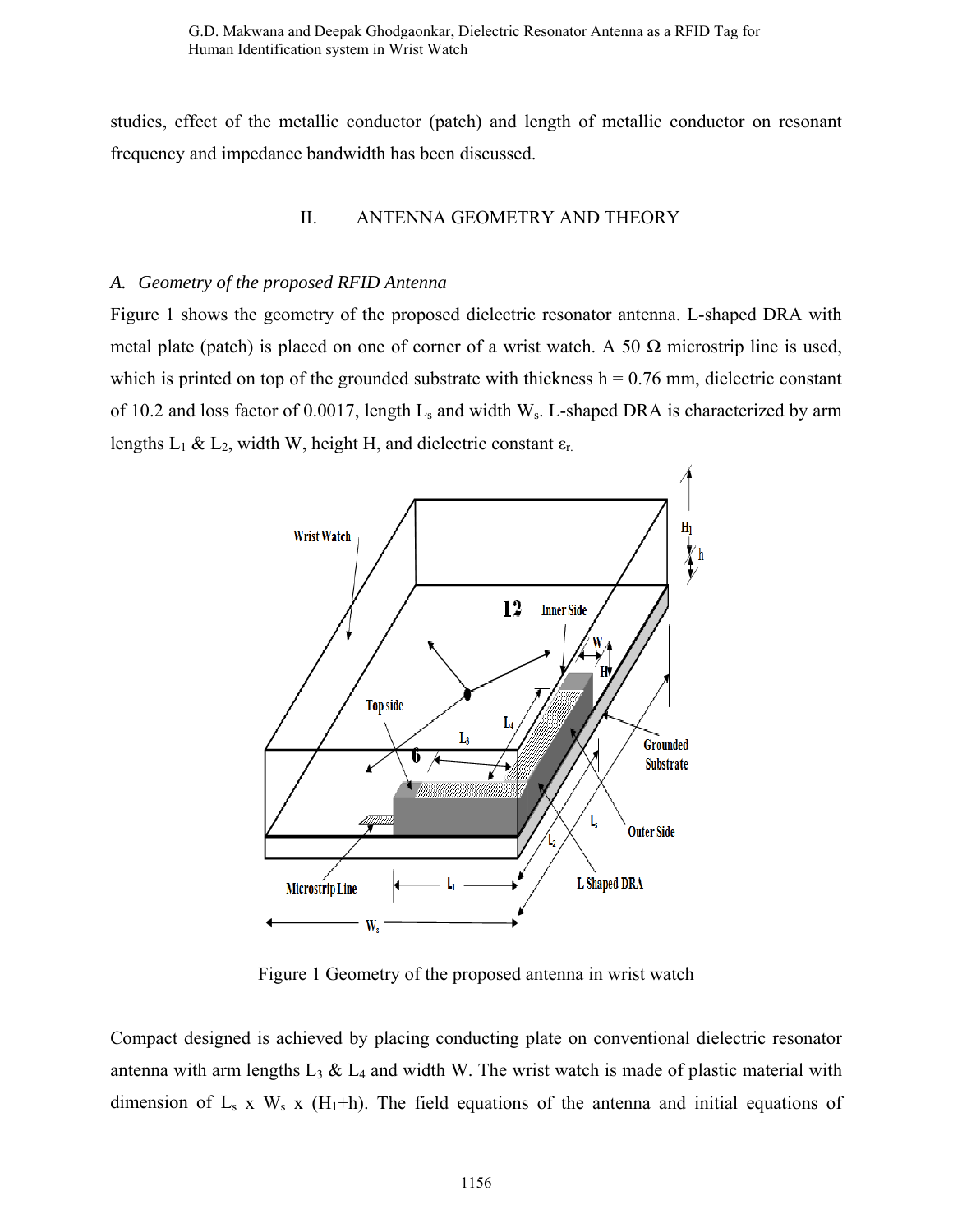resonant frequency are given in [12] for rectangular DRAs. The proposed antenna has metallic plate on conventional dielectric resonator antenna so it gives decreased in resonant frequency and volume with the cost of impedance bandwidth as compared to the conventional dielectric resonators. By used of metallic patch, compact DRA is efficient candidate to use as a RFID tag. Due to two arms of DRA, it gives circular polarization as well as dual mode operation.

#### *B. Theory*

The resonant behavior of the simplified case of an isolated conventional rectangular RDRA is analyzed here. The antenna is characterized by height b, width d, and length w, as shown in Figure 2 and is made of microwave material with dielectric constant  $\varepsilon_r$ . This geometry is equivalent to a RDRA of the same material placed over an infinite ground plane with dimensions w, d, and height  $h = b/2$ . Second order approximation model is used to predict the resonant frequency for lower order model, where two of the six surfaces of the resonator are assumed to be imperfect magnetic walls, while the remaining four are assumed to be perfect magnetic walls. This model is therefore a combination of magnetic wall model (MWM) and dielectric waveguide model (DWM) method [13]. The modes of RDRA can be divided into TE and TM modes. However, the lowest TM modes were never observed experimentally. The three TE modes with lowest order indices are  $TE_{111}^x$ ,  $TE_{111}^y$  and  $TE_{111}^z$ . If the smallest dimension of the rectangular DRA is in x direction, then the dominant lowest order mode will be the  $TE_{111}^x$  mode. The equations for calculating the resonant frequency are

$$
k_x^2 + k_y^2 + k_z^2 = \varepsilon_r k_0^2 \tag{1}
$$

$$
k_0 = \frac{2\pi}{\lambda_0} \tag{2}
$$

$$
k_y = \frac{\pi}{w} \tag{3}
$$

$$
k_z = \frac{\pi}{b} \tag{4}
$$

$$
k_x \tan\left(\frac{k_x d}{2}\right) = \sqrt{\left((\varepsilon_r - 1)k_0^2 - k_x^2\right)}
$$
(5)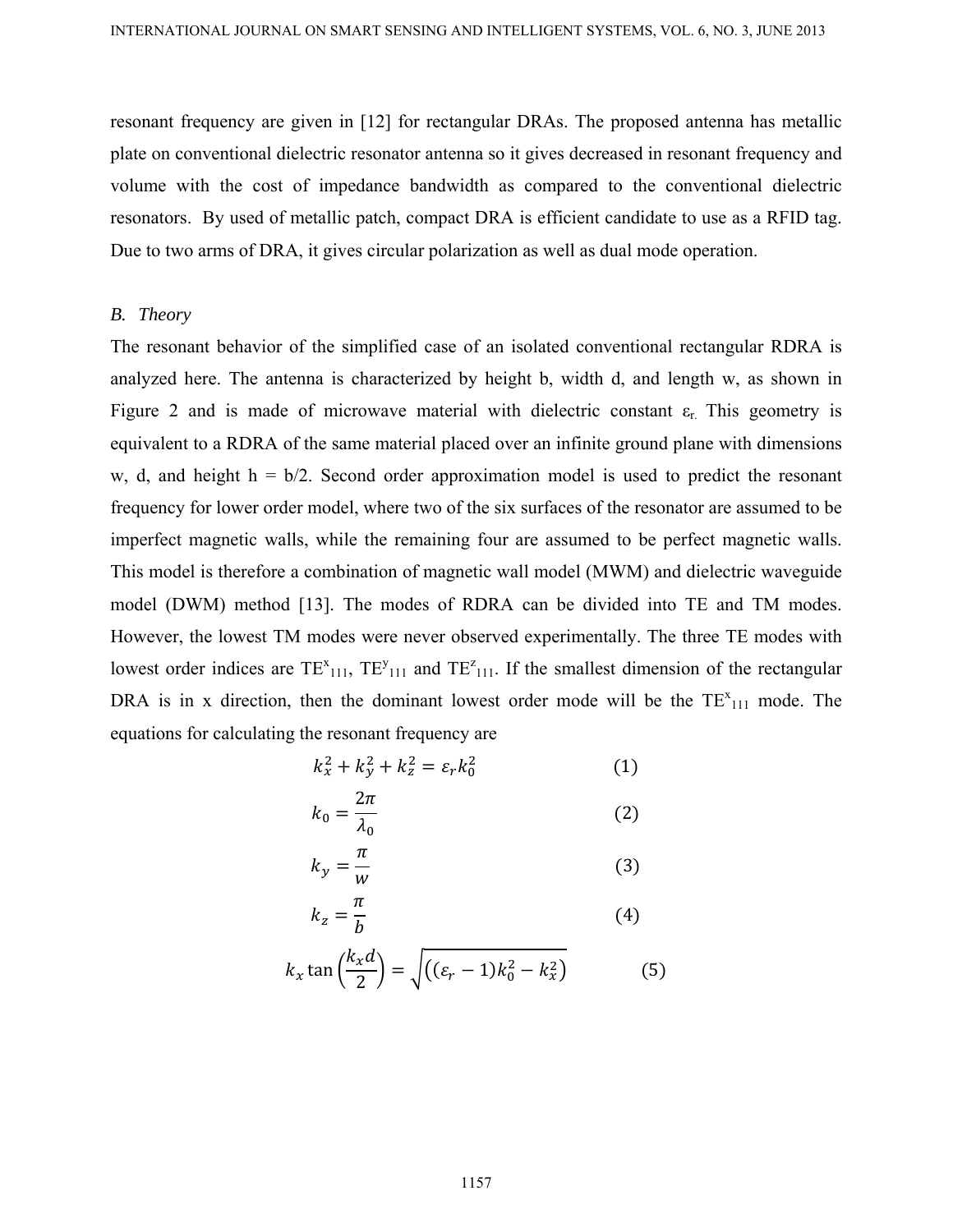G.D. Makwana and Deepak Ghodgaonkar, Dielectric Resonator Antenna as a RFID Tag for Human Identification system in Wrist Watch



Figure 2 Isolated rectangular dielectric resonator antenna



Figure 3 the compact DRA with metallic layer and its equivalent DRA in free space Where  $k_x$ ,  $k_y$  and  $k_z$  are wave number in x-, y- and z- direction.  $k_0$  denotes the free space wave number corresponding to the resonant frequency.  $\lambda_0$  is the free space wavelength corresponding to the resonant frequency. For given resonator parameters  $\varepsilon_r$ , d, w, and h, the resonant frequency of RDRA is the one at which  $k_x$ , determined using (1-4) and also satisfies (5) [14]. For a given resonant frequency,  $\varepsilon_{r}$ , w, h, the width d, determined using (2-5) and also satisfies (1).

The cross sectional view of a compact rectangular DRA with metallic plates on top and bottom surfaces is shown in Figure 3. Image theory to be used to replace the geometry with an isolated RDRA of height equal to four times of original height i.e.  $b = 4h$ . Physically, dielectric resonator antenna with patch is equivalent to conventional DRA with four times height. The above equations can therefore be uses for calculating the resonant frequency of this antenna geometry also. It may however be noted that this model does not include the effects of the top metal layer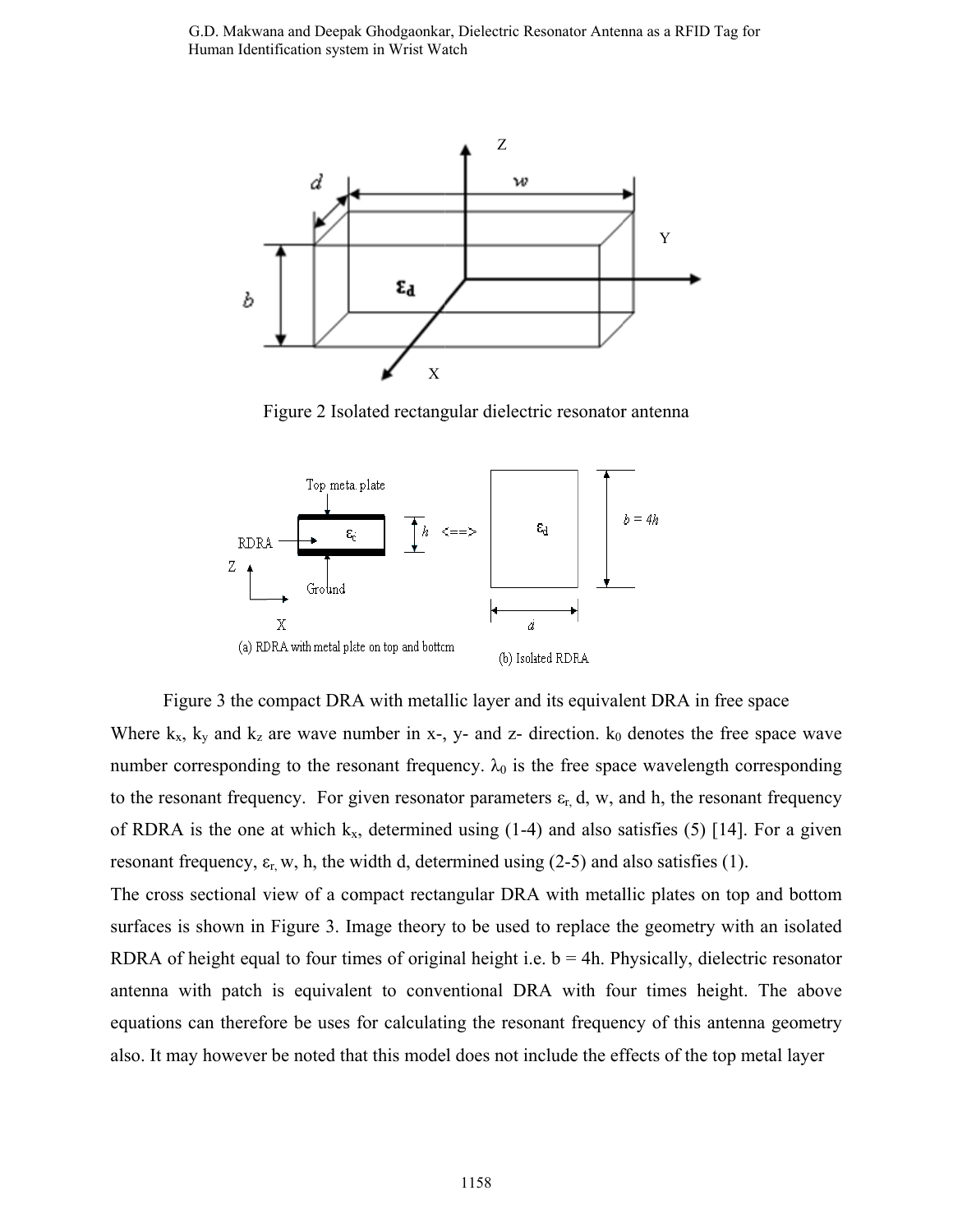The field equations inside the rectangular DRA for  $TE_{111}^x$  mode are

$$
H_x = \frac{(k_z^2 + k_y^2)}{j\omega\mu_0} \cos(k_x x) \cos(k_y y) \cos(k_z z)
$$
(6.1)  

$$
E_x = 0
$$
(6.2)  

$$
E_z = -k_y \cos(k_x x) \sin(k_y y) \cos(k_z z)
$$
(6.3)  

$$
E_y = k_z \cos(k_x x) \cos(k_y y) \sin(k_z z)
$$
(6.4)  

$$
H_y = \frac{k_y k_x}{j\omega\mu_0} \sin(k_x x) \sin(k_y y) \cos(k_z z)
$$
(6.5)

$$
H_z = \frac{k_z k_x}{j \omega \mu_0} \sin(k_x x) \cos(k_y y) \sin(k_z z)
$$
 (6.6)

being finite. Similarly the effects of dimensions of the feed microstrip line and the presence of the dielectric laminate beneath this are not considered here [15]. So It was investigated that drastically decreased in volume, resonant frequency, impedance bandwidth achieved for patch on DRA [16], while impedance bandwidth improved for a DR on patch [17].

#### III. RESULT AND DISCUSSION

Based on extensive numerical studies, design parameters of the proposed antenna have been optimized. L-shaped DRA is made of microwave material with dielectric constant of 32 and tan delta (loss factor) of 0.0017. Dimension of one arm are  $L_1 = 10$  mm,  $W = 2$  mm,  $H = 3$  mm, while second arm are  $L_2 = 12$  mm,  $W = 2$  mm,  $H = 3$  mm used. A 50  $\Omega$  microstrip is placed on the ground substrate with  $L_s = 25$  mm,  $W_s = 25$  mm and h = 0.76 mm. The dimension of wrist watch is  $L_s = 25$  mm,  $W_s = 25$  mm,  $H_1 + h = 5.76$  mm with plastic material. Copper foil as a patch is placed on top side of the L-shaped DRA. Initial dimension of patch are  $L_3 = 12$  mm,  $L_4 =$ 10 mm,  $W = 2$  mm used.

Simulations are carried out for placing L- shaped patch on top, outer, top + inner, top + outer, top + inner + outer sides of the L-shaped DRA, and without patch (only L-shaped DRA). For each case, the length of microstrip line is optimized for better return loss characteristics.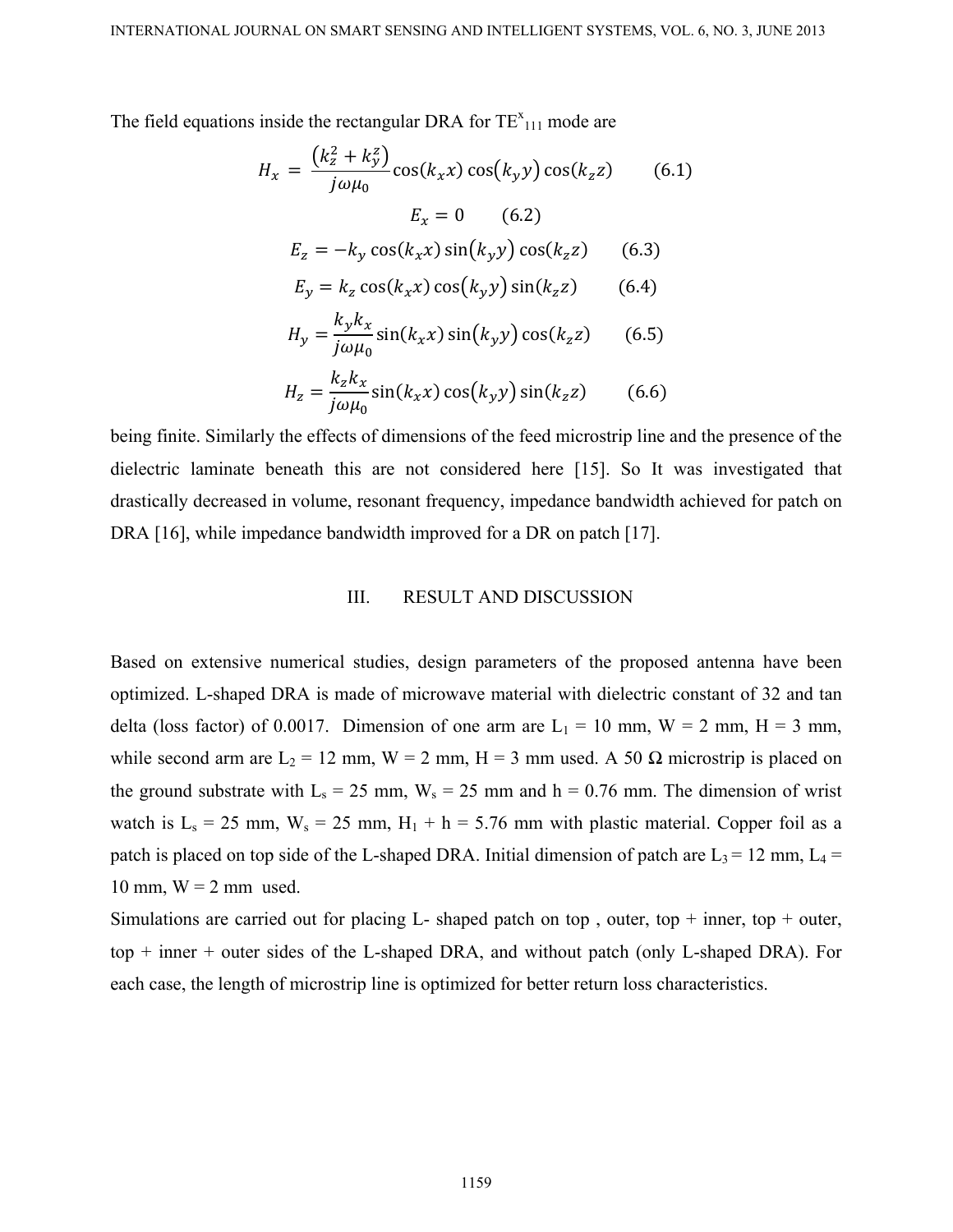G.D. Makwana and Deepak Ghodgaonkar, Dielectric Resonator Antenna as a RFID Tag for Human Identification system in Wrist Watch

| Patch on the DRA           | Fr.<br>(GHz) | $S_{11}$<br>(dB) | <b>BW</b><br>(MHz) | %BW  |
|----------------------------|--------------|------------------|--------------------|------|
| Outer side                 | 2.30         | $-10.5$          |                    |      |
| $Top + outer side$         | 2.55         | $-18.25$         | 16                 | 0.62 |
| Top side                   | 2.67         | $-23.84$         | 20                 | 0.7  |
| $Top + outer + inner side$ | 2.72         | $-26.41$         | 18                 | 0.64 |
| $Top + inner side$         | 2.77         | $-33.93$         | 20                 | 0.7  |
| Without patch              | 7.56         | $-12.95$         | 240                | 3.17 |

Table 1 Parametric study of patch placed on sides of DRA



Figure 4 Return loss characteristics of patch placed on different combination of sides of the antenna

Return loss characteristics of patch on DRA for all five cases are shown in Figure 4. Resonant frequency, return loss characteristics, impedance bandwidth  $(S<sub>11</sub>$  less than 10 dB) and % of bandwidth for all case are tabulated in Table 1. From Figure 3 and Table 1, it is observed that Lshaped DRA without patch resonant at 7.56 GHz with 240 MHz impedance bandwidth and has 3.17 % of bandwidth. By placing patch on outer side of the antenna, resonant frequency drastically decrease to 2.30 GHz with narrow bandwidth operation are observed. This kind of observation is also noticed for patch on top, top + inner, top + outer and top + inner + outer side of the antenna. Figure 5 shows the co and cross RHCP and LHCP radiation patterns at 2.30 GHz for patch on outer side of the antenna.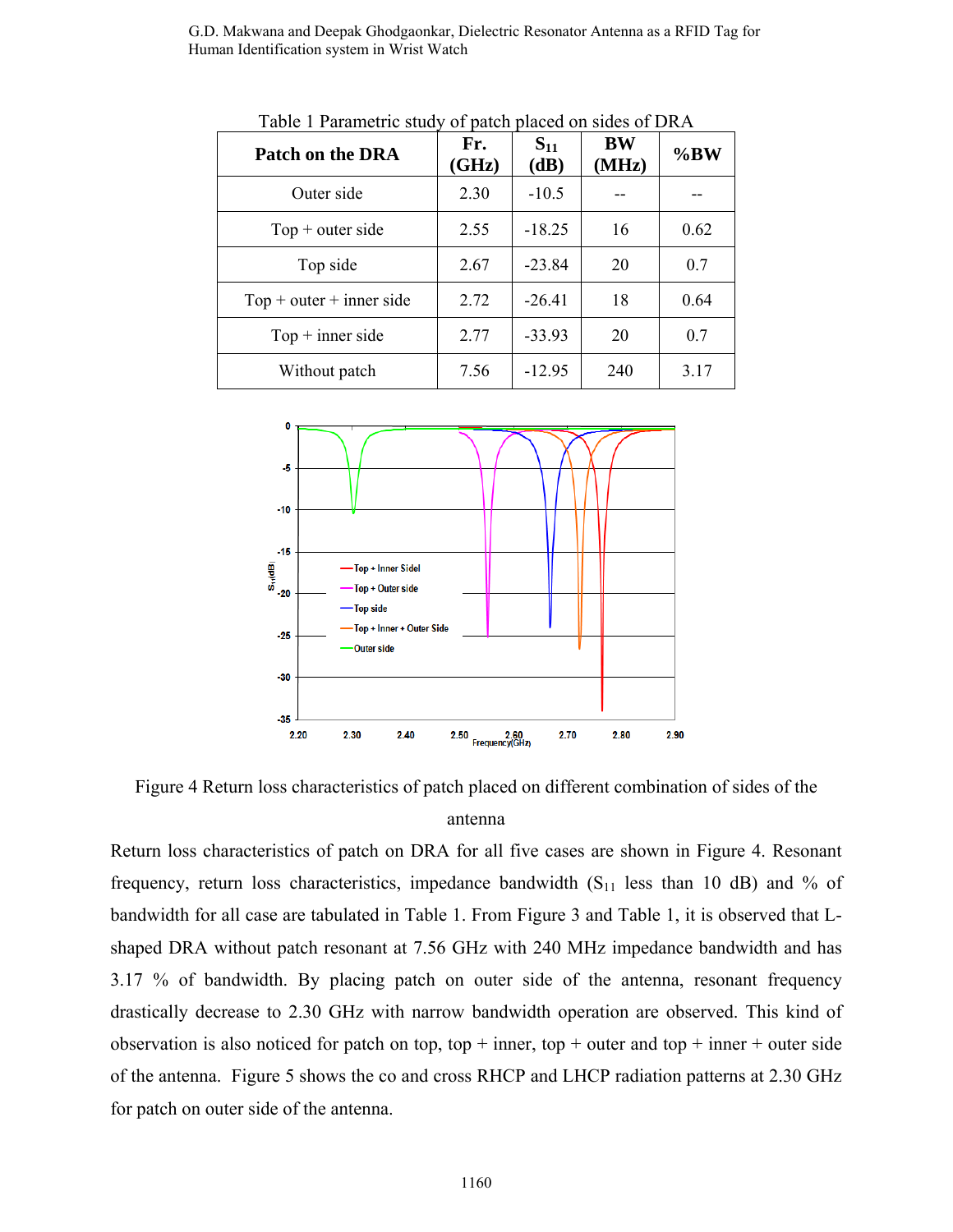

Figure 5 Circular radiation patterns at 2.30 GHz for patch on outer side of the antenna

Simulations are carried out for different arm lengths  $L_3$  and  $L_4$  of the patch placed on inner side of the antenna while keeping other dimensions of the DRA invariable. The arm length  $(L_3 \text{ and } L_4)$ of patch vary from 3 mm to 8 mm. The return loss characteristics are shown in Figure 6. Various parameters of the antenna are listed in Table 2.



Figure 6 Return loss characteristics for different arm length of patch placed on inner side of DRA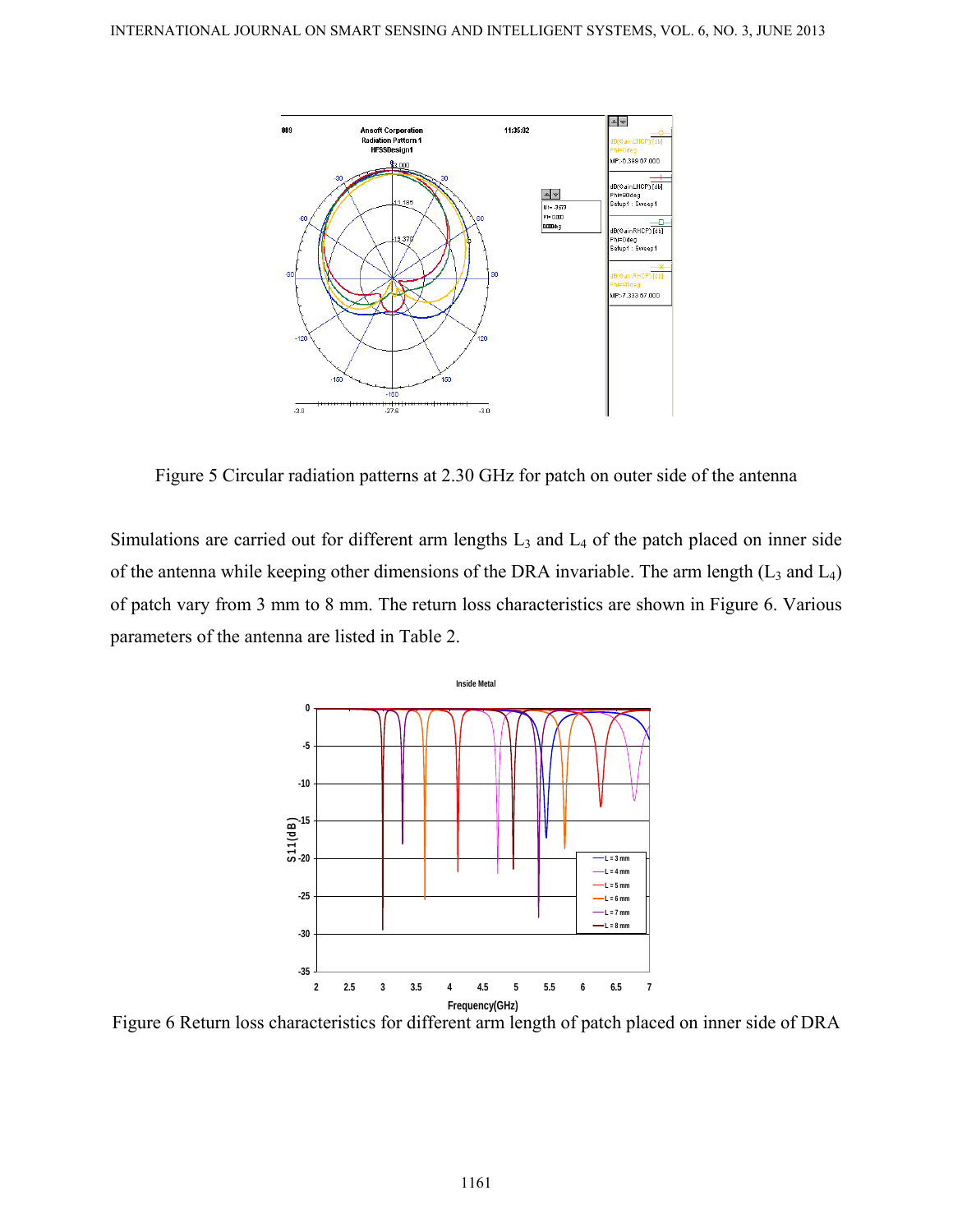G.D. Makwana and Deepak Ghodgaonkar, Dielectric Resonator Antenna as a RFID Tag for Human Identification system in Wrist Watch

| $L_3 \& L_4$ | Fr.   | $S_{11}$ | <b>BW</b> | Gain   |
|--------------|-------|----------|-----------|--------|
| (mm)         | (GHz) | (dB)     | (MHz)     | (dB)   |
| 3            | 5.45  | $-17.42$ | 80        | 3.60   |
| 4            | 4.72  | $-21.95$ | 40        | 2.34   |
|              | 6.77  | $-12.31$ | 80        | 2.33   |
| 5            | 4.13  | $-21.72$ | 35        | 1.33   |
|              | 6.23  | $-13.12$ | 50        | 2.18   |
| 6            | 3.63  | $-25.44$ | 25        | 0.39   |
|              | 5.74  | $-18.64$ | 60        | 2.32   |
| 7            | 3.29  | $-18.05$ | 25        | 0.319  |
|              | 5.34  | $-27.76$ | 60        | 2.28   |
| 8            | 3.00  | $-29.46$ | 20        | $-0.8$ |
|              | 4.96  | $-21.28$ | 45        | 1.92   |

Table 2 Parametric study of different arm length of patch on inner side of the antenna

By increasing the arm length of the patch from 3 mm to 8 mm, the antenna is operated with dual mode for patch placed inner side of the antenna. From Figure 6 and Table 2, It is observed that first and second order resonant frequency, impedance bandwidth and gain at boresite are decreased as increased in arm length. For all case, length of microstrip line is optimized for better return loss. It is concluded that by placing patch of shorter length compared to full length of patch on inner side of the DRA, two different resonant are excited with higher impedance bandwidth as compared to full length of the patch.

Also, simulations are carried out for different arm length of patch placed on outer side of the antenna while other dimensions of the antenna kept constant. The return loss characteristics for different arm length  $L_3$  and  $L_4$  are vary from 2 mm to 7 mm are shown in Figure 7. Various required parameters are listed in Table 3.

Based on numerical studies carried out by varying the arm length of the patch on outer side of Lshaped DRA, it is noticed that dual mode operation can be achieved with proper selection of arm length of patch. From Table 3 and Figure 7, it is concluded that by increasing arm length of patch, resonant frequency, impedance bandwidth and gain are decreased. It is observed that arm length is increased from 2 mm to 7 mm, the resonant frequency is decreased from 7.30 GHz to 3.19 GHz with cost of decreased in impedance bandwidth from 150 MHz to 20 MHz.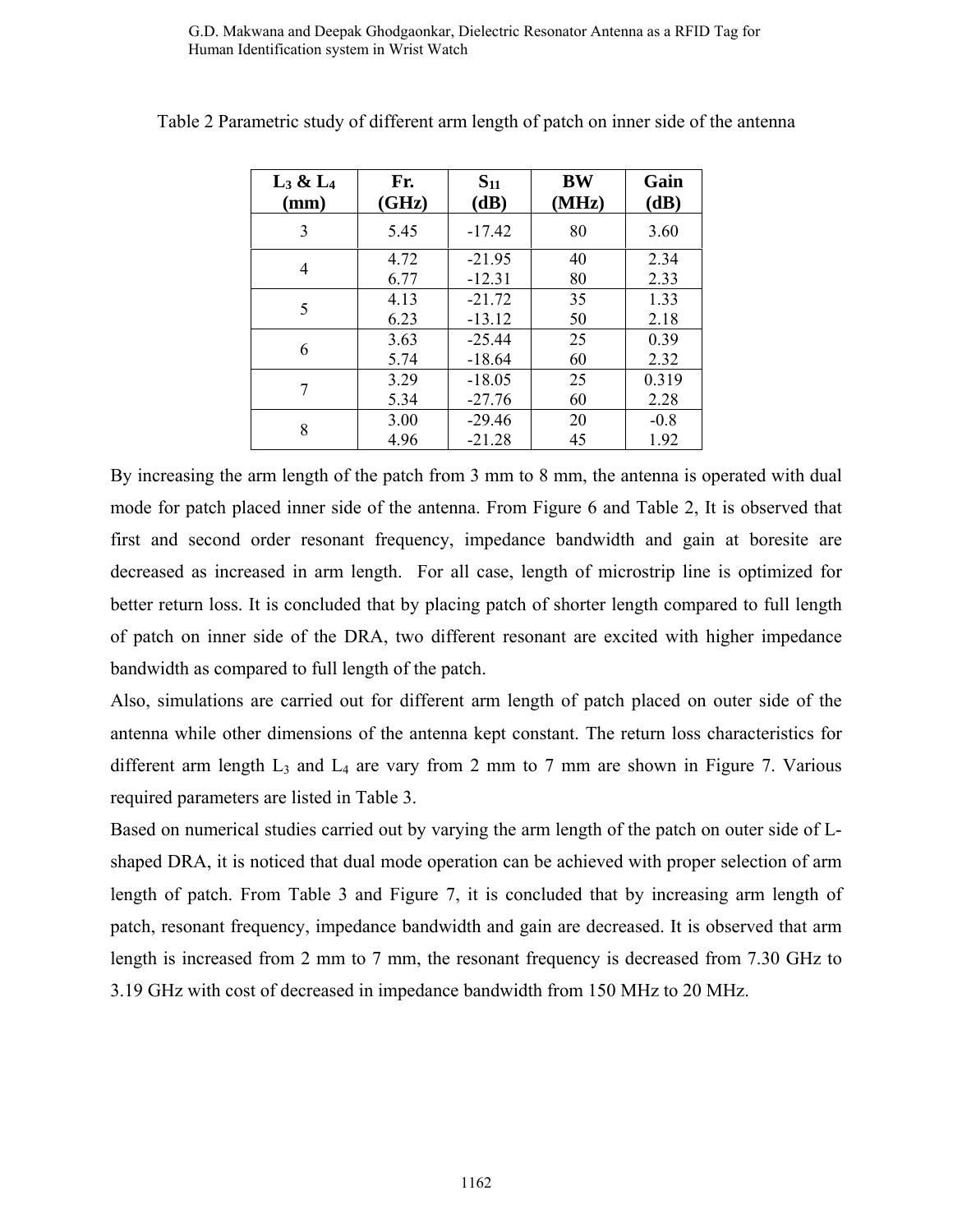

Figure 7 Return loss characteristics for different arm length of patch placed outer side of DRA

| $L_3 \& L_4$<br>(mm) | Fr.<br>(GHz) | $S_{11}$<br>(dB)     | <b>BW</b><br>(MHz) | Gain<br>(dB)    |
|----------------------|--------------|----------------------|--------------------|-----------------|
| 2                    | 7.30         | $-12$                | 150                | 5.57            |
| 3                    | 5.77         | $-22.39$             | 60                 | 3.17            |
| 4                    | 4.72         | $-20.31$             | 30                 | 2.11            |
| 5                    | 4.11         | $-17.00$             | 20                 | 1.11            |
| 6                    | 3.60<br>6.45 | $-20.68$<br>$-10.00$ | 20                 | $-0.28$<br>2.64 |
|                      | 3.19<br>5.90 | $-23.03$<br>$-11.16$ | 20<br>40           | $-1.15$<br>2.75 |

Table 3 Parametric study of different arm length of patch placed on outer side of the antenna

Extensive numerical studies on simple microstrip line fed patch on L-shaped DRA were carried out by placing patch on different combination of sides of the L-shaped DRA, varying arm length of the patch placed on inner and outer side of the antenna. It is concluded that by placing the patch on DRA, drastically decreased in resonant frequency and volume can be achieved. But impedance bandwidth is decreased. Also by proper selection of arm length of the patch, the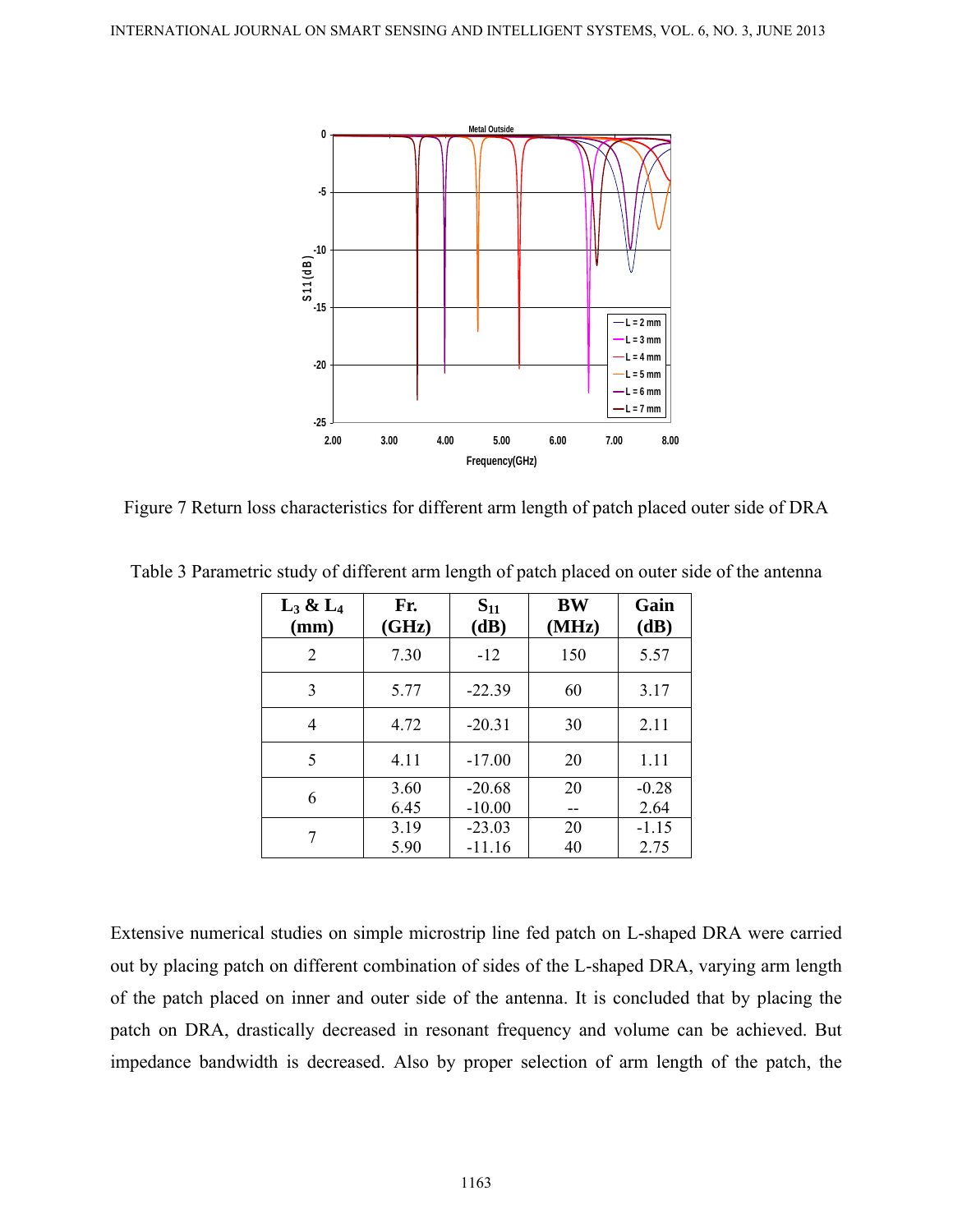antenna is resonated at two different frequencies with improvement of impedance bandwidth. Also the radiation patterns of the proposed antenna are circular polarized.

With proper selection of dimensions, the proposed antenna can be resonated at 2.4 GHz and 5.8 GHz free ISM bands for RFID applications. The proposed antenna has circular radiation pattern, high radiation efficiency, dual mode operation and enough bandwidth. It is easy to fabricate and integrate with microwave circuits. The proposed antenna has single feed, single layer technology.

| <b>Type of Tag</b>                        | <b>Volume</b><br>$\text{mm}^3$ ) | <b>Frequency Band</b> | Ref.           |
|-------------------------------------------|----------------------------------|-----------------------|----------------|
| Compact folded printed dipole             | 3900                             | <b>UHF</b>            | $\overline{2}$ |
| Miniaturized printed dipole               | 2048                             | 2.45 GHz              | 3              |
| Fractal dipole                            | 7062                             | UHF & 2.45 GHz        | $\overline{4}$ |
| Circular polarized metallic patch antenna | 188000                           | <b>UHF</b>            | 5              |
| Aperture coupling two-layered dual band   | 1007400                          | UHF & 2.45            | 6              |
| Broadband CPW-fed patch antenna           | 384                              | 5.8 GHz               | 7              |
| Rectangular dielectric resonator antenna  | 2916                             | 2.45 GHz              | 18             |
| Proposed DRA Tag                          | 132                              | 2.45 & 5.8 GHz        |                |

Table 4 Comparison of reported RFID tags with the proposed tag

The size of the antenna is very small. In [17], rectangular dielectric resonator antenna (dielectric constant of 37) as a RFID tag is reported with 18 mm x 18 mm x 9 mm with planar area of 324  $mm<sup>2</sup>$  operated at 2.4 GHz. Whereas, the proposed antenna has dimensions 22 mm x 3 mm x 2 mm with planar area of 44 mm<sup>2</sup> operated around at 2.4 GHz and 5.8 GHz. Thus the proposed antenna is one of major candidate in the field of RFID application work as reader and tag. This compact tag is appropriate in wrist watch for human identification system. Literature survey is carried out on various popular RFID tags. There are various patch antennas, printed dipole, and rectangular DRA were proposed for RFID application. Various RFID tags with frequency band, volume, and type of tags are tabulated as shown in Table 4 with the proposed tag. As shown in Table 4, it is noticed that the proposed RFID tag has volume of 132 mm<sup>3</sup> and operated around at 2.4 GHz and 5.8 GHz. Thus the proposed tag is compact as compared to the reported tags. It is observed that 95% volume reduction and 86% planar area reduction are achieved as compared to reported RDRA as a RFID tag.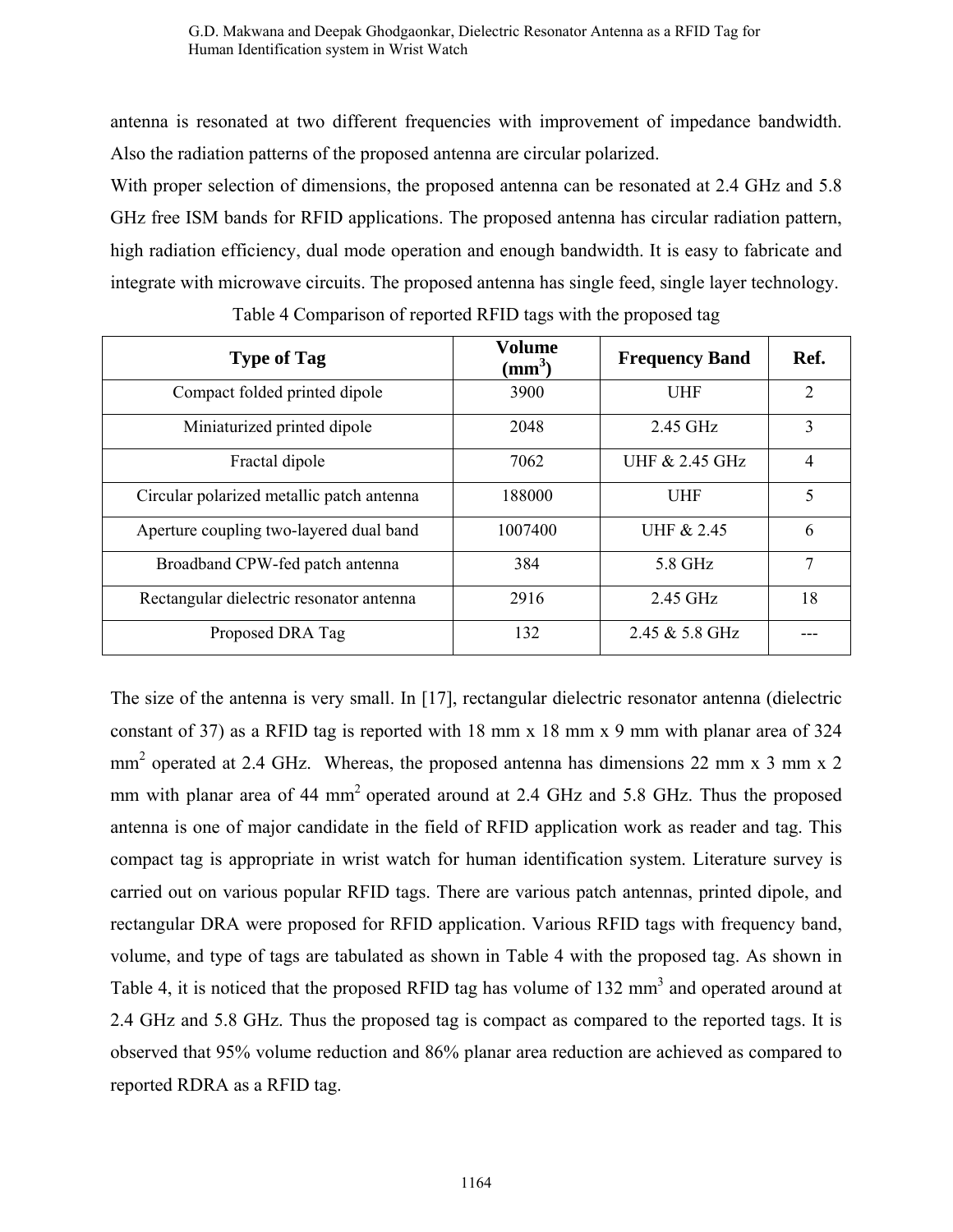#### IV. CONCLUSION

In this paper, a patch on dielectric resonator antenna has been proposed at 2.4 GHz and 5.8 GHz free ISM bands as a RFID antenna. Simple microstrip line is used as a feeding mechanism. Metallic patch is placed on side of the DRA to achieve compact in size. The volume of the antenna is 22 mm x 2 mm x 3 mm with planar area of 44 mm<sup>2</sup> which is smaller compared to reported RFID antennas as a dielectric resonator antenna in literature. By choosing proper arm length of patch, dual mode operation can be achieved. And also improvement of impedance bandwidth is observed. Radiation patterns of the proposed antenna are circular polarization. Due to absent of conductor loss in proposed antenna, high radiation efficiency can be achieved. Thus the proposed antenna has all required characteristics of RFID reader and tag antenna. This type of antenna has a potential in RFID application such as human identification system in a wrist watch for military purpose to fight against terrorisms, border movement of troops, and hidden movement of criminals around the nation.

#### **REFERENCES**

- [1]. L. Zhang, H. Zhou, R. Kong, F. Yang,"An Improved approach to security and privacy of RFID application system", IEEE Internaltiona Conference on Wirelss Communication, Networking and Mobile Computing, pp. 1149-1152, 2005.
- [2]. X. Li, L. Yang, S. X. Gong, Y. J. Yang, and J. F. Liu, " A compact folded printed dipole antenna for UHF RFID application", Progress in Electromagnetics Research Letters, Vol, 6, pp. 47-54, 2009.
- [3]. Z. G. Fan, S. Qiao, J. T. Huangfu, and L. X. Ran, "A miniaturized printed dipole for 2.45 GHZ RFID readers", Progress In Electromagnetics Research, Vol 71, pp. 149-158, 2007.
- [4]. Y. C. Lee, and J. S. Sun, "A fractal dipole tag antenna for RFID dual-band application", Microwave and Optical Tech. Letter, Vol. 50, pp. 1963-1966, 2008.
- [5]. J. M. Lee, N. S. Kim and C. S. Pyo, " A circular polarized metallic patch antenna for RFID reader ", Asia-Pacific Conference on Communication, pp. 116-118, 2005.
- [6]. X. Zhishu , and L. Xiuping, "Aperture coupling two-layered dual band RFID reader antenna design", Proceeding of ICMMT 2008.